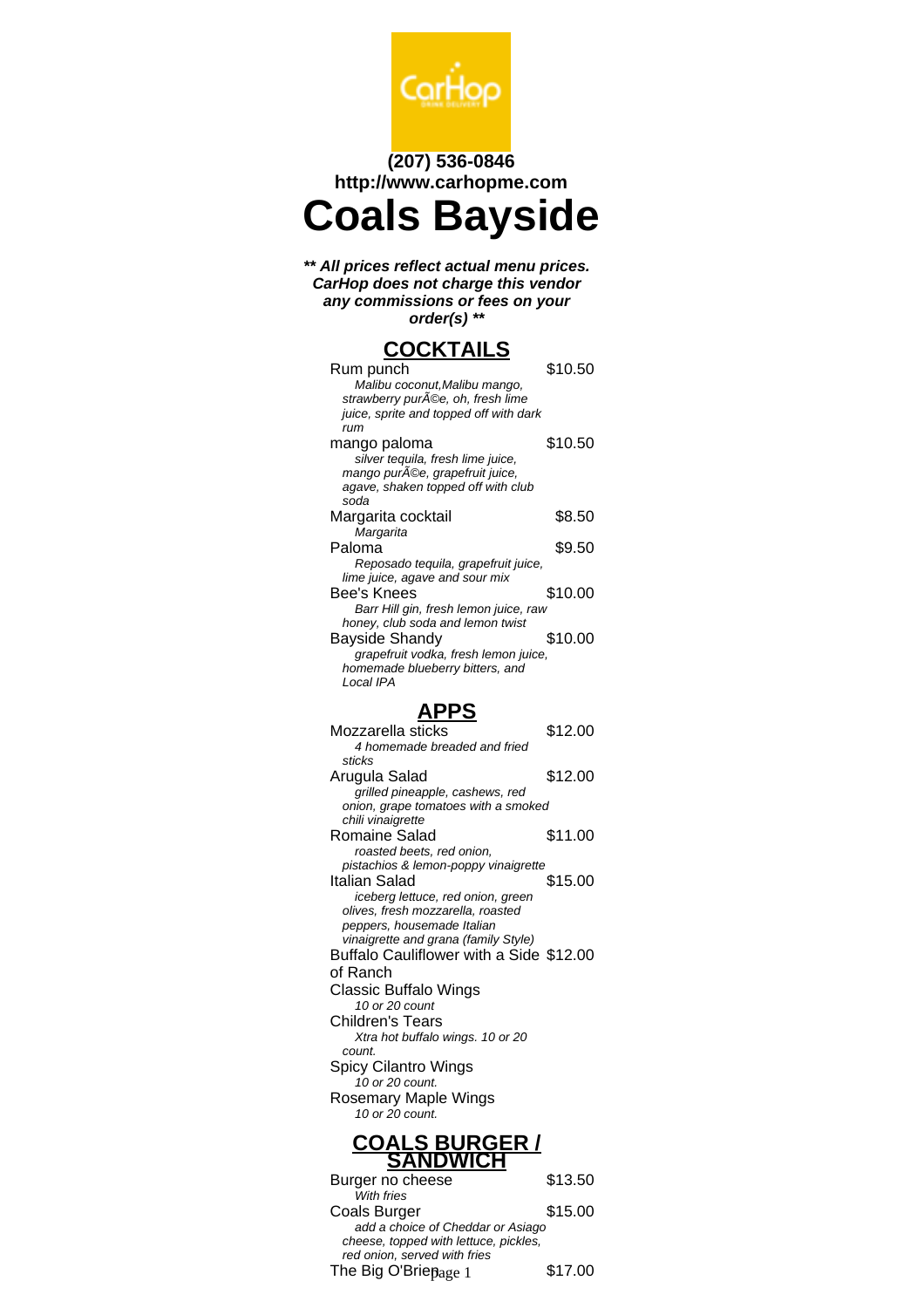8 oz burger with double American cheese, our own special sauce, crisp lettuce, pickles & onions on sesame bun served with fries

### **GRILLED PIZZA**

| Don Ho                              | \$18.00 |
|-------------------------------------|---------|
| fontinella, mozzarella, tomato,     |         |
| prosciutto & grilled pineapple      |         |
| Margherita                          | \$15.00 |
| fresh mozzarella, tomato, pecorin,  |         |
| basil, extra virgin                 |         |
| Dean Martin                         | \$17.50 |
| fresh mozzarella, tomato, pecorino, |         |
| smoked pepperoni                    |         |
| Must Have                           | \$17.00 |
| fresh mozzarella, ricotta, grana    |         |
| Padano, vincotto                    |         |
| <b>Heaven Scent</b>                 | \$16.50 |
| aged provolone, mozzarella, fresh   |         |
| garlic, red onion, tomato, pecorino |         |
| Bayside                             | \$18.00 |
| fresh mozzarella, goat cheese,      |         |
| pistachio pesto, arugula            |         |
| Preble Rebel                        | \$17.50 |
| asiago, mozzarella, tomato, crimini |         |
| mushrooms & rosemary                |         |
| Rustic                              | \$18.00 |
| fontinella, mozzarella, garlic,     |         |
| crimini mushrooms, grana Padano,    |         |
| truffle oil                         |         |
| Marlon                              | \$17.50 |
| fresh mozzarella, tomato, pecorino, |         |
|                                     |         |
| arugula, roasted red peppers, spicy |         |
| oil                                 |         |
| Bee Cool                            | \$17.50 |
| three cheeses, tomato, basil,       |         |
| pepperoni, hot honey                |         |
| Vegan                               | \$18.00 |
| hummus, onions, cherry tomatoes,    |         |
| arugula, spicy oil                  |         |

## **SWEET**

| Nutella Pizza                                                                                         | \$9.00 |
|-------------------------------------------------------------------------------------------------------|--------|
| our perfect pizza dough grilled,<br>smothered in Nutella, folded and<br>sprinkled with powdered sugar |        |
|                                                                                                       |        |

#### **Sides**

| <b>Bleu Cheese</b>       | \$0.50 |
|--------------------------|--------|
| Ranch                    | \$0.50 |
| <b>Buffalo Sauce 2oz</b> | \$1.00 |
| Buffalo Sauce 4oz        | \$4.00 |
| Truffle Oil 1oz          | \$1.50 |
| Truffle Oil 2oz          | \$2.00 |
| Hot Honey 1oz            | \$1.50 |
| Hot Honey 2oz            | \$2.00 |
| Rosemary Maple Sauce 1oz | \$1.50 |
| Rosemary Maple Sauce 2oz | \$2.00 |
| Spicy Cilantro 1oz       | \$1.50 |
| Spicy Cilantro 2oz       | \$2.00 |
| Childrens Tears 1oz      | \$1.50 |
| Extra Hot Buffalo Sauce  |        |
| Childrens Tears 2oz      | \$2.00 |
| Extra Hot Buffalo Sauce  |        |
|                          |        |

#### **Merch**

Gray T-Shirt \$18.00

# **WINE**

| <b>Red Wine</b>                     |         |
|-------------------------------------|---------|
| DaVinci Chianti                     | \$35.00 |
| Dry and earthy wine                 |         |
| Nicholas Pinot Noir                 | \$30.00 |
| <b>White Wine</b>                   |         |
| <b>Bottles and Cans</b>             |         |
| Chateau Souverain Sauvignon \$30.00 |         |
| <b>Blamc</b>                        |         |
| William Hill Changennay             | \$30.00 |
|                                     |         |